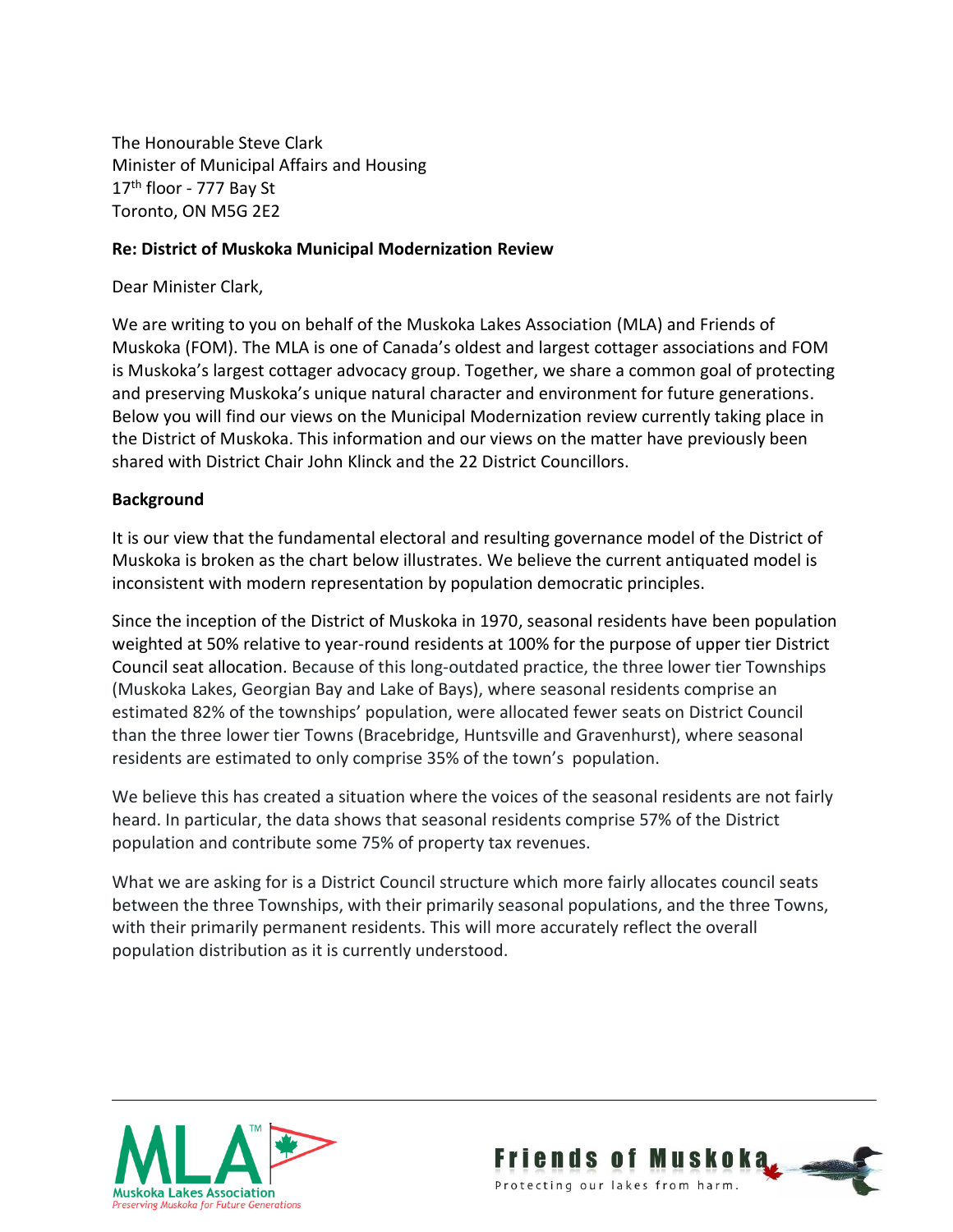## **A Graphic Illustration**

# **District of Muskoka**

|                                                                                                                          | <b>YEAR ROUND</b><br><b>RESIDENTS</b>  | <b>SEASONAL</b><br><b>RESIDENTS</b>    |
|--------------------------------------------------------------------------------------------------------------------------|----------------------------------------|----------------------------------------|
| <b>POPULATION</b>                                                                                                        | 60,599 (43%)<br>(Census 2016)          | 81,907 (57%)<br>(Estimated)            |
| <b>PROPERTY</b><br><b>TAX</b><br><b>IMPORTANCE</b>                                                                       | 25%                                    | 75%                                    |
| <b>INDIVIDUAL</b><br><b>REPRESENTATION</b><br><b>WEIGHTING*</b>                                                          | 100%                                   | 50%                                    |
| <b>DISTRICT</b><br><b>COUNCIL</b><br><b>VOTES</b>                                                                        | $Towns=12$                             | Townships=10                           |
| <b>HISTORY</b>                                                                                                           | <b>MAJORITY POSITION SINCE</b><br>1970 | <b>MINORITY POSITION SINCE</b><br>1970 |
| PREPARED BY THE MUSKOKA LAKES ASSOCIATION<br>*FOR THE PURPOSES OF CALCULATING REPRESENTATION ON MUSKOKA DISTRICT COUNCIL |                                        |                                        |

# **The Need for Modernization**

While the founding representation model may have been acceptable 50 years ago, much has changed in Muskoka to make it inappropriate and it is our view the model is in drastic need of updating to current democratic representation standards. A few of the societal changes and our supporting rationale are listed below: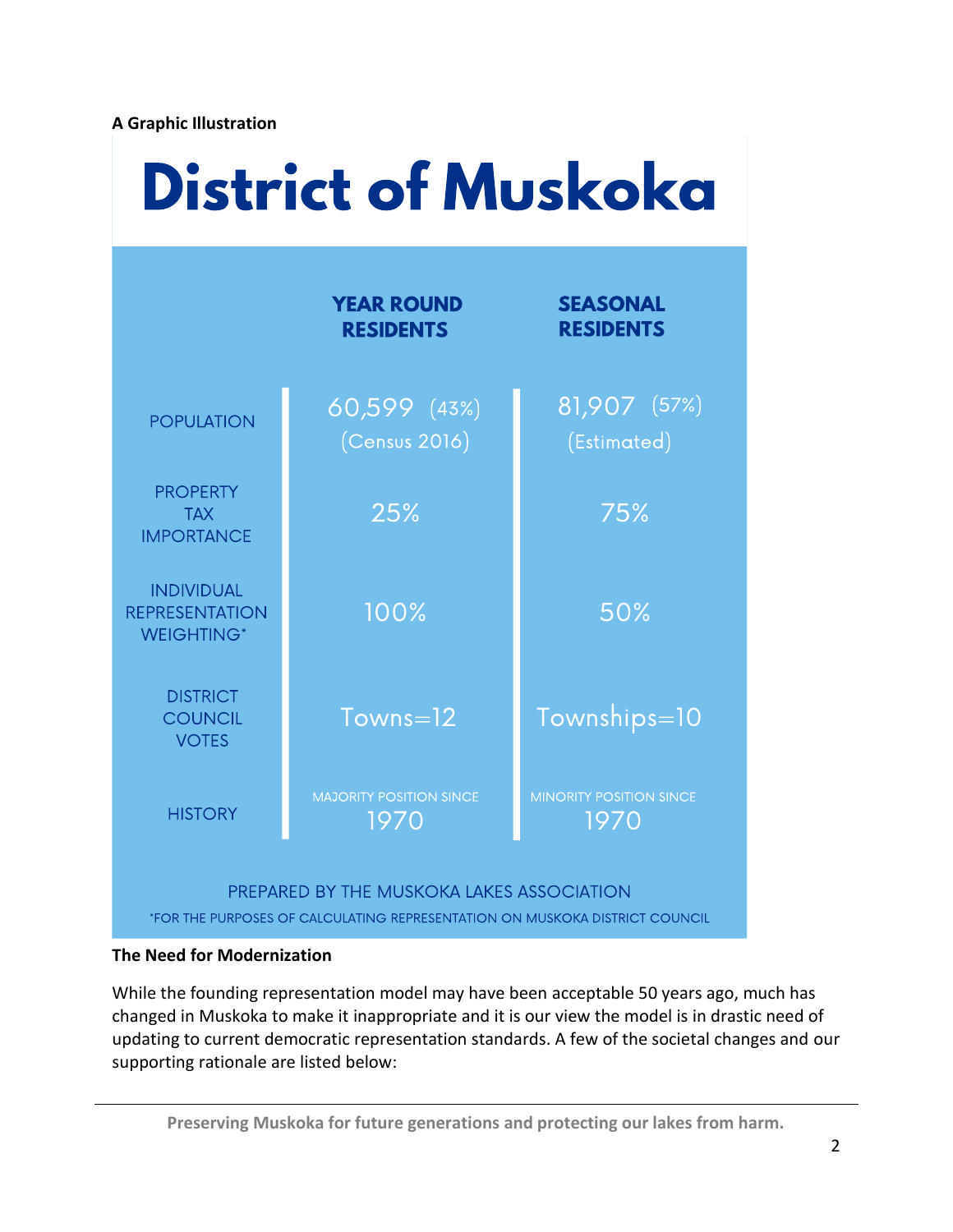- 1. The original rationale in the late 1960s for weighting the seasonal population at 50% was that seasonal residents were only in Muskoka for a portion of the year. This is no longer the case, since seasonal residents now spend extended periods of time in Muskoka and have become actively involved in the community through both volunteer and elected roles. This was noted in the Final Report on the District of Muskoka Council Composition Review dated October 16, 2017 (the "2017 Review") which stated "there can be little doubt that some seasonal residents are as deeply invested in their cottage community as they are in their home neighbourhood."
- 2. The consultants who conducted the 2017 Review interviewed members of District Council, held a public meeting, and considered the public's verbal and written submissions. They concluded, "We believe, as do virtually all participants in this review, that seasonal residents should be weighted at 100 percent for the purposes of determining representation on District Council." This was recently reaffirmed by council who adopted the recommendation of the modernization committee that seasonal residents be counted at 100%
- 3. Virtually all municipalities across Canada treat residents fairly and equally for the purpose of elected official representation. The current District model in our view is antiquated and out of touch with standard practices. The heart of all true democratic institutions is one person one vote. The District is lagging terribly on this fundamental underpinning of democracy, which was also noted in the consultant's report. As a highprofile outlier, we think the Province should be keen to correct this shortcoming.
- 4. Seasonal residents make a significant financial contribution to the District in the form of property taxes and significant year-round support of the local economy. But to be clear, we are not advocating for representation based on financial contribution -- we are simply looking for fair and equal representation of seasonal residents relative to yearround residents.
- 5. Year-round residents are fully counted via census data while seasonal residents are "guesstimated" by the District based on available data. We believe it is time to develop a proper long-term mechanism to accurately count seasonal residents with the same statistical rigour as census data. As shown above, some 82,000 residents are estimated to be seasonal and 61,000 residents are census validated year-round residents.
- 6. Just as person's citizenship is irrelevant when determining whether they are a yearround resident, we believe that a person's citizenship should be irrelevant in determining whether they are a seasonal resident. While non-Canadian citizens who own property in Muskoka are not allowed to vote, we believe as taxpayers, they must be counted for representation purposes on any District Council that will determine how their tax dollars are spent.